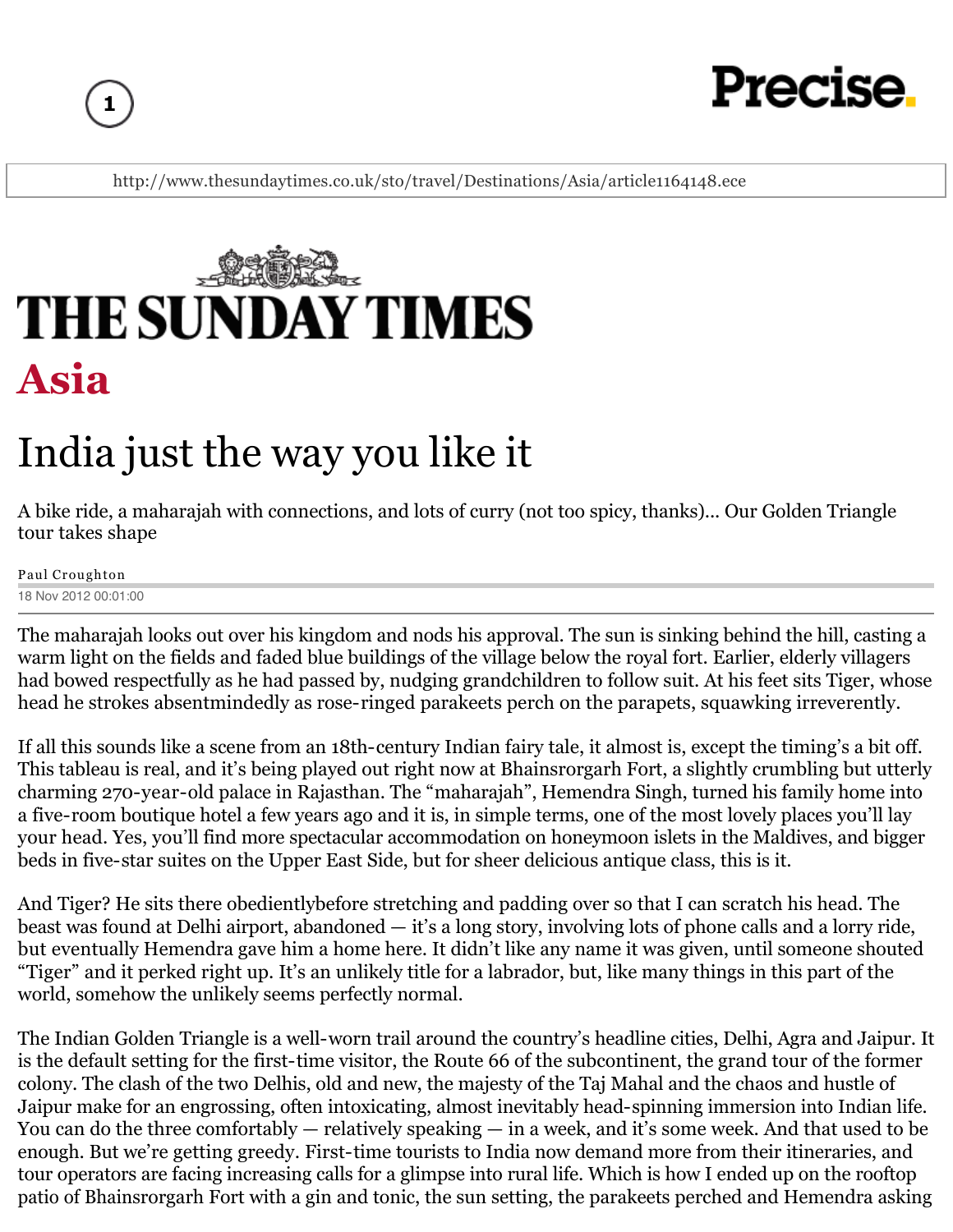me how hot I wanted my curry.

Rajasthan is the perfect place for a rural detour. The name itself translates as "land of kings". Numerous Rajputs ("sons of kings") set up home here in the 6th century AD, building walled forts and cities to protect their land from invading hordes. Many of these remain, as do the ruling families, but since India became independent, in 1947, their power has waned, and in 1971 a law was passed divesting them of all privileges.

Only their homes and their sense of paternalism towards their former charges linger, as does the villagers' respect for the noble family on the hill. These families, no longer rich, need help to maintain their royal residences. Which is why many are opening them up to you, in all their faded regal splendour, with all the extraordinary hospitality of princes and princesses.

The point of tagging on these rural additions to a three-city itinerary, other than experiencing a living history lesson while gaining an understanding of life outside the city, is to relax. Delhi, Agra and Jaipur are many wonderful things  $-$  some fairly grim things, too  $-$  but relaxing they are not. When I stepped under the archway into Bhainsrorgarh, my shoulders dropped at least an inch. Yet really to relish these magnificent old palaces, with their back yards of fields, lakes and hilltops, you need to have experienced the other side.

Have you been to Delhi? Lively, isn't it? If you haven't, take Cairo's traffic, but treble the nihilistic abandon that is part of getting into a car there; add four times the dirt, debris and poverty of the outskirts of Nairobi or Dakar; and crank up the volume of downtown Manhattan during rush hour to the power of 15. Throw in more cattle than a Devon dairy, all of them in the middle of the road, and you're halfway there. Old Delhi is squalid, cramped and chaotic, and the only way to explore it is to allow yourself to be engulfed. So let's not go in for half measures: a dawn cycle tour sounded terrifying, but would end up as one of the highlights of this, or any, adventure.

We picked up the bikes while it was still dark and set off, a timorous snake of two-wheeled wanderers with guides at the head and the tail. Old Delhi was built for 20,000 people and now houses 2m, according to some estimates. Actually, "houses" is the wrong word — every pavement, gutter, or doorway reveals somebody curled up, asleep where they dropped, and as dawn breaks and we cycle into the dense heart of the city, it comes alive around us. People brush themselves down, squat, wash and set to work where they woke. The local paper carries adverts showing dead bodies, asking for help identifying them. "Tourists are scared of Old Delhi," our guide, Denzin, says. "They're scared of treading in the muck."

This side of Delhi is one enormous wholesale market. When New Delhi was built, the rich no longer had any need to come here, so those who remain are the businessman and the labourer, Delhi's working (or hoping to work) class. Each street sells something different: fruit, cloth, wedding dresses, spice. As we snaked through them all, then stopped off at the sights — the Red Fort, or the biggest mosque in India, Jama Masjid — then detoured for a glass of sweet, steaming chai from a roadside vendor, I felt closer to the city and its people than I had to almost any other metropolis. And nobody got knocked down. Well, not seriously.

From Delhi, old and new, to Agra, and the Taj, and the thousands who come to stare at it. Initially, I had no intention of being one of them. When I'm told that something is a must-see, a wonder of the world, I'm first in the queue for somewhere — anywhere — else. But I went because I was travelling with my father. His mother was born in India, and lived between Delhi and Shimla, in the Himalayas, for her first 12 years, while her father served in the army and the Indian civil service during the Raj. Dad had talked of seeing where she grew up for so long, I knew he wouldn't ever go unless I went with him. So we went. And we went to the Taj, because, having come this far together, we had to.

Good job, too. It was, of course, extraordinary — a temple to symmetry, order, mathematics. You know the story: the emperor Shah Jahan was so consumed with grief in 1631 when his third wife, Mumtaz Mahal, died giving birth to their 14th child at the age of 38, that he ordered the greatest building in the world to be erected to house her body. It took 20,000 people 22 years to build, but finally she was laid to rest in the very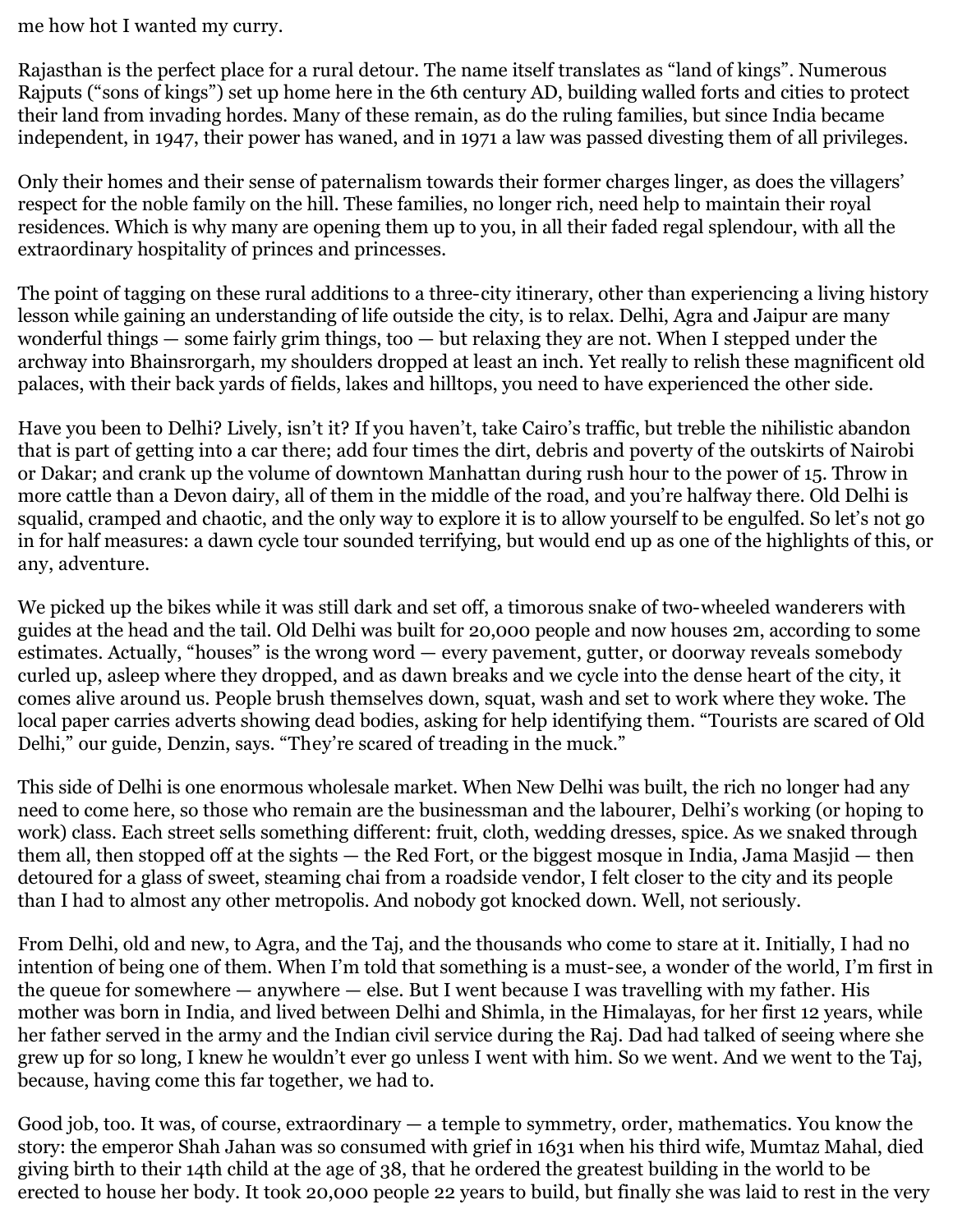centre of the tomb, at the heart of this monument to love. After being placed under house arrest by a devious son, Shah Jahan died 13 years later, still in mourning, aged 74. He was buried to the side of her. In this palace of perfection and precision, he lies for ever off centre.

After Delhi, and Agra, and the constant crush of people on the streets, the trains and the roads, you can perhaps see the attraction of Hemendra and the rooftop of Bhainsrorgarh Fort. Having spent a silent night within its walls, we walked into the village, where my father was kidnapped. One minute he was there, walking down a narrow street, smiling at everyone; the next minute, same street, no him. I found him at a wedding — he'd been snatched as the guest of honour. Garlanded with flowers, blessed with a handful of sweets, he was deep in discussion with the village elders. It took half an hour of photos and negotiation to persuade him to come back.

Our second fort, Ramathra, was on the way to Jaipur, at the end of a road so pockmarked that Nasa could have used it to practise the Mars landings. The fort has been a family residence for more than 300 years, but was recently turned into a boutique hotel by the current "maharajah", Ravi Raj Pal. It had a few luxury tents on the lawn, and a few luxury suites in the fort, and the gins and tonic were this time served with mint. (Try it, it's good.) Ravi and Hemendra went to the same school and know each other well. In both places, the boss took us out for wildlife tours and walks, as they try to with every guest. Personal touches — hot-water bottles in your bed, for instance — abound. But one stood out above any act of hospitality I have ever witnessed.

Dad loves curry, but curry doesn't love him, so, on our first night in Bhainsrorgarh, as we did everywhere we stayed, we asked Hemendra if he wouldn't mind giving us a mild option for dinner. Only once, on our first night at Ramathra, did we forget. As we were served a steaming lentil dhal, Dad looked at me apprehensively. Ravi appeared at our table. "I hope you don't mind," he said, "but Hemendra called earlier and mentioned that you might prefer a less spicy option. I've taken the liberty and changed your menu."

Eight months later, we still talk about that moment. It encapsulated the hospitality we received as soon as we stepped off the well-worn triangular trail. That's not to say that the hotels on our regular route weren't outstanding. They were. But we were richly rewarded for our deviations, as Ravi and Hemendra were something else — kingly but humble. It's the sort of thing your spectacular accommodation on honeymoon islets, or five-star suites on the Upper East Side, will never quite match. I doubt we'll ever forget the maharajah with his Tiger by his side, and his hotline to the kitchens of kings.

#### *Paul Croughton travelled as a guest of Cox & Kings*

Cox & Kings (0845 154 8941, coxandkings.co.uk) can tailor-make a private 11-day Golden Triangle tour, with stays at Bhainsrorgarh Fort and Ramathra Fort, from £2,895pp, B&B, including flights, private transfers and excursions. Or try Transindus (0844 879 3960, transindus.co.uk) or Audley (01993 838300, audleytravel.com).

### Passages to India: seven classic trips

The trick to getting the most out of any holiday in India is not to cover too much in one trip. Below, we reveal how to do the Golden Triangle, and we've parcelled the rest of the country into six holiday-sized areas.

#### *All prices are per person, B&B, and include flights from London. Ask the operator about regional departure options*

**The Golden Triangle** takes in Delhi, Agra and Jaipur, but there are many variations. It can be done cheaply on a group or private tour that sticks to four-star hotels. For greater style, you could tailor-make a trip to include the best heritage hotels. The Holiday Place (020 7644 8248, theholidayplace.co.uk) has a nine-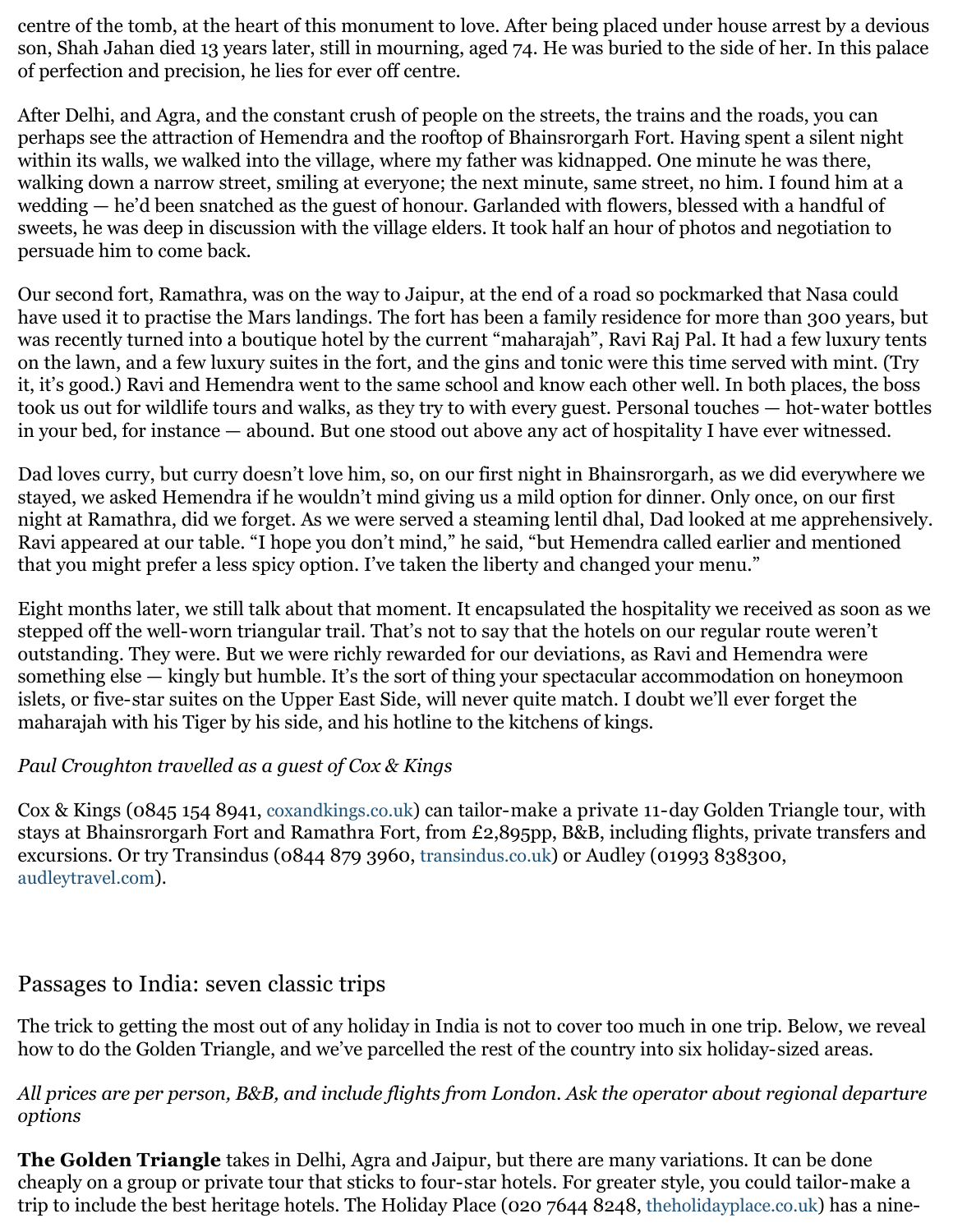day group tour from £999. Trailfinders (020 7368 1500, trailfinders.com) has a nine-day private tour from £949, including car and driver, local guides and sightseeing. Transindus (020 8566 3739, transindus.com) has a nine-night private trip from £1,895, staying at the Imperial, in New Delhi, the Oberoi Amarvilas, in Agra, and the Samode Haveli, in Jaipur.

**Kerala** is a lush strip between the Arabian Sea and the Western Ghats, with a tropical climate, beaches, backwaters and laid-back locals. Audley (01993 838000, audleytravel.com) has Classic Kerala, an 11-day private tour, from £1,500. You'll visit Kochi and the tea plantations at Munnar, take a jungle walk at the Periyar Wildlife Sanctuary — where you might see elephants — enjoy a houseboat cruise from Alleppey and wind down at Marari Beach.

**Rajasthan** is a fiery mixture of desert and forts, palaces and flamboyant costumes. There's the Pink City of Jaipur and the nearby Amber Palace, the hilltop fort at Jodhpur, the Thar Desert city of Jaisalmer, the magnificent marble temple of the Jains at Ranakpur and the serene beauty of Lake Pichola, in Udaipur. Abercrombie & Kent (0845 485 1548, abercrombiekent.co.uk) has a 14-day Essence of Rajasthan tour, calling at Jaipur, Jaisalmer, Jodhpur, Ranakpur, Udaipur and Devi Garh, from £4,035.

The **foothills of the Himalayas** are a calm, clean-aired slice of mountain grandeur. Shimla, the Raj-era summer capital, is a must, as is Dharamsala, the home in exile of the Dalai Lama. Other options are the Sikhs' Golden Temple, in Amritsar; Rishikesh, the self-styled yoga capital of the world; and the new city of Chandigarh, designed by Le Corbusier. Pettitts (01892 515966, pettitts.co.uk) has a 12-night private tour, visiting Delhi, Amritsar, Dharamsala, Shimla and Chandigarh, from £2,890, including some dinners.

**Tamil Nadu** doesn't have the same cachet as Kerala — its beaches are more modest — but it has enthralling temple cities and a fascinating history. The temple town of Madurai is wonderful, as is the more tranquil Chola capital, Tanjore. You'll find grand old trading mansions in Chettinad, echoes of France in its former territory, Pondicherry, and beach temples and stone carvings in Mahabalipuram. Ampersand Travel (020 7289 6100, ampersandtravel.com) has a 15-day Mystical Tamil Nadu private tour, visiting Chennai, Madurai, Chettinad, Tanjore and Pondicherry, with four nights by the beach at Mahabalipuram, from £2,385.

**Kolkata**, or Calcutta, the capital of British India for more than 100 years, is a fascinating megacity and the gateway to the Himalayas and India's eight eastern states and territories. Darjeeling is a beautiful hill station, known for its "toy train", olde England architecture and views of distant Everest. On the Go Tours (020 7371 1113, onthegotours.com) has an 11-day private tour, visiting Kolkata, Kalimpong, Gangtok, Pelling and Darjeeling, from £1,599.

The **Deccan Plateau**, which straddles a swathe of central and southern India, is home to the extraordinary palaces of the Nizams, in Hyderabad, and the ruined remains of the Vijayanagar capital at Hampi. Then there's Mysore, with its charming boulevards and maharajah's palace — lit up nightly by 80,000 bulbs — the Hoysala temples at Belur and Halebidu, and cosmopolitan Bangalore. Greaves India (020 7487 9111, greavesindia.co.uk) has a 15-day private tour, taking in Mumbai, Hyderabad, Hampi, Mysore, Bangalore and more, from £3,185

*I felt closer to the city than I had to any other metropolis. And nobody got knocked down. Well, not seriously* 

## Related Images

# NEED TO KNOW